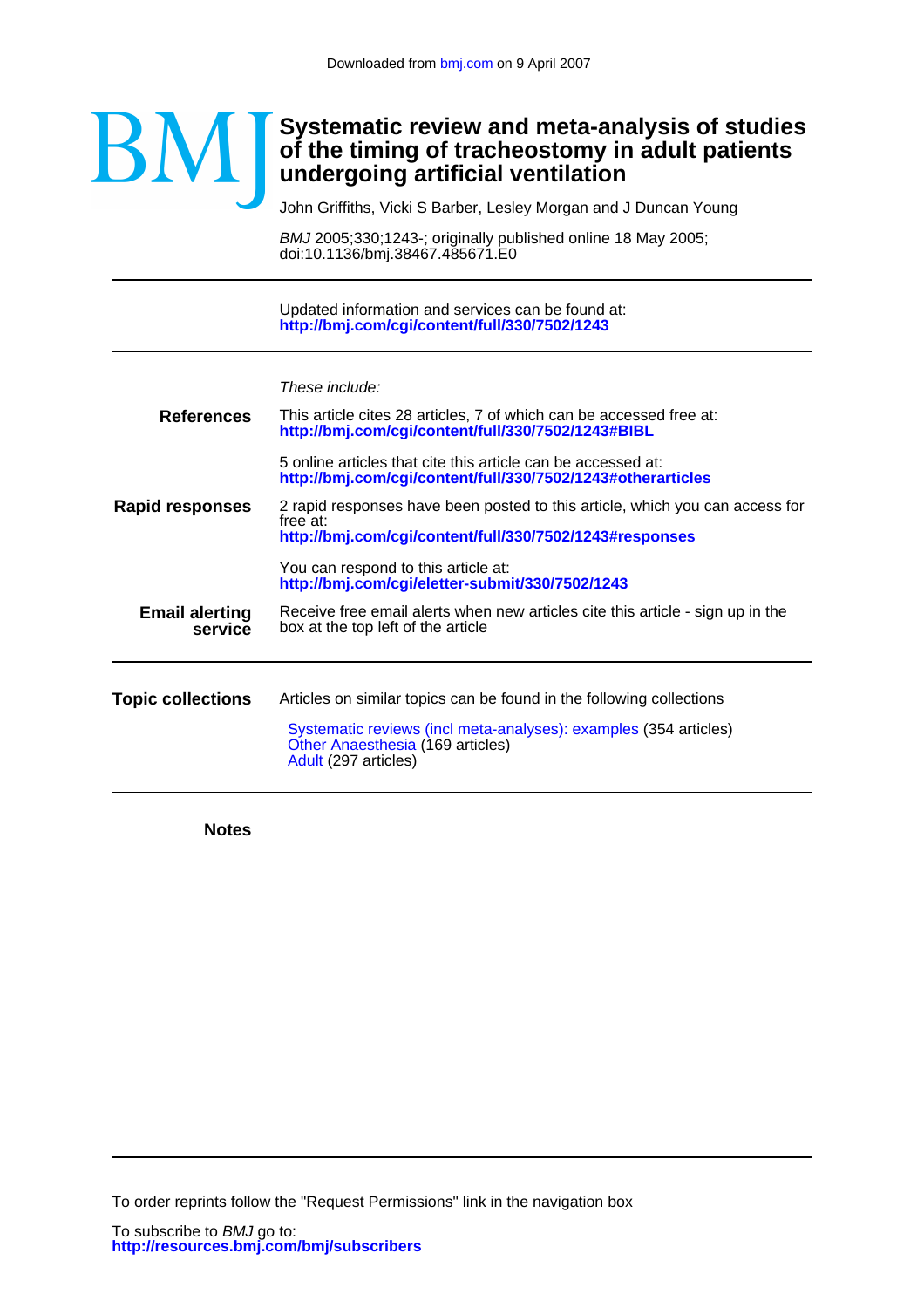**Cite this article as: BMJ, doi:10.1136/bmj.38467.485671.E0 (published 23 May 2005)**

# Papers

# **Systematic review and meta-analysis of studies of the timing of tracheostomy in adult patients undergoing artificial ventilation**

John Griffiths, Vicki S Barber, Lesley Morgan, J Duncan Young

#### **Abstract**

**Objective** To compare outcomes in critically ill patients undergoing artificial ventilation who received a tracheostomy early or late in their treatment.

**Data sources** The Cochrane Central Register of Clinical Trials, Medline, Embase, CINAHL, the National Research Register, the NHS Trusts Clinical Trials Register, the Medical Research Council UK database, the NHS Research and Development Health Technology Assessment Programme, the British Heart Foundation database, citation review of relevant primary and review articles, and expert informants.

**Study selection** Randomised and quasi-randomised controlled studies that compared early tracheostomy with either late tracheostomy or prolonged endotracheal intubation. From 15 950 articles screened, 12 were identified as "randomised or quasi-randomised" controlled trials, and five were included for data extraction.

**Data extraction** Five studies with 406 participants were analysed. Descriptive and outcome data were extracted. The main outcome measure was mortality in hospital. The incidence of hospital acquired pneumonia, length of stay in a critical care unit, and duration of artificial ventilation were also recorded. Random effects meta-analyses were performed.

**Results** Early tracheostomy did not significantly alter mortality (relative risk 0.79, 95% confidence interval 0.45 to 1.39). The risk of pneumonia was also unaltered by the timing of tracheostomy (0.90, 0.66 to 1.21). Early tracheostomy significantly reduced duration of artificial ventilation (weighted mean difference − 8.5 days, 95% confidence interval − 15.3 to  $-1.7$ ) and length of stay in intensive care ( $-15.3$  days,  $-24.6$  to  $-6.1$ ).

**Conclusions** In critically ill adult patients who require prolonged mechanical ventilation, performing a tracheostomy at an earlier stage than is currently practised may shorten the duration of artificial ventilation and length of stay in intensive care.

#### **Introduction**

Tracheostomy is among the most commonly conducted procedures in critically ill patients. It has many potential advantages over translaryngeal endotracheal intubation in the critical care setting, including reduced laryngeal ulceration and respiratory resistance; it is better tolerated by patients and improves their capacity to communicate; and it makes for easier nursing care.1–4 However, the procedure is not without risk. Complications resulting from the procedure include stomal infections, stomal haemorrhage, pneumomediastinum, pneumothorax, and occasionally death.5–8 Although the procedure used to create a tracheostomy does not influence outcome, as both surgical and percutaneous techniques carry comparable modest risks, the effect the timing of the procedure has on outcome is less clear.<sup>9-11</sup>

Evidence to guide practice has been limited. In 1989 the National Association of Medical Directors of Respiratory Care recommended that translaryngeal (endotracheal) intubation be used only for patients requiring less than 10 days of artificial ventilation and that a tracheostomy should be placed in patients who still require artificial ventilation 21 days after admission.<sup>12</sup> Although these recommendations are based only on expert opinion, modern practice broadly seems to follow them.13 In 1997 Kane et al recommended early tracheostomy in patients with multiple injuries on the basis of a descriptive review of the relevant literature,<sup>14</sup> but a systematic review (without metaanalysis) of randomised trials of tracheostomy timing published in 1998 by Maziak et al concluded that there was insufficient evidence to support the view that the timing of tracheostomy alters the duration of mechanical ventilation or extent of airway injury in critically ill patients.15 Since the review by Maziak et al we are aware that at least two more trials have been completed, both of which were methodologically more sound than their predecessors.<sup>16 17</sup> We decided to appraise critically and summarise all randomised clinical trials involving the timing of tracheostomy in adult patients in intensive care units.

#### **Methods**

We defined a randomised trial as one in which patients were assigned prospectively to either early tracheostomy or late (or no) tracheostomy by random allocation at time of enrolment. We defined early tracheostomy as a tracheostomy conducted up to seven days after admission to the intensive care unit, initiation of translaryngeal intubation, and mechanical ventilation. Late tracheostomy was any time thereafter.

We used several techniques to identify published and ongoing studies for this review. We searched Medline, CINAHL, Embase, the Cochrane Central Resister of Clinical Trials, the National Research Register, the NHS Trusts Clinical Trials Register, the Medical Research Council UK database, the NHS Research and Development Health Technology Assessment Programme, and the British Heart Foundation database in January, May, and November 2004. The search strategies for Medline were based on the terms recommended by the Cochrane Collaboration to identify randomised trials coupled with the term "trache\*" to identify tracheostomies. We identified relevant studies initially by title, then by abstract, and finally by full text. Initially two authors did the electronic searches in duplicate and then repeated them independently. We also searched the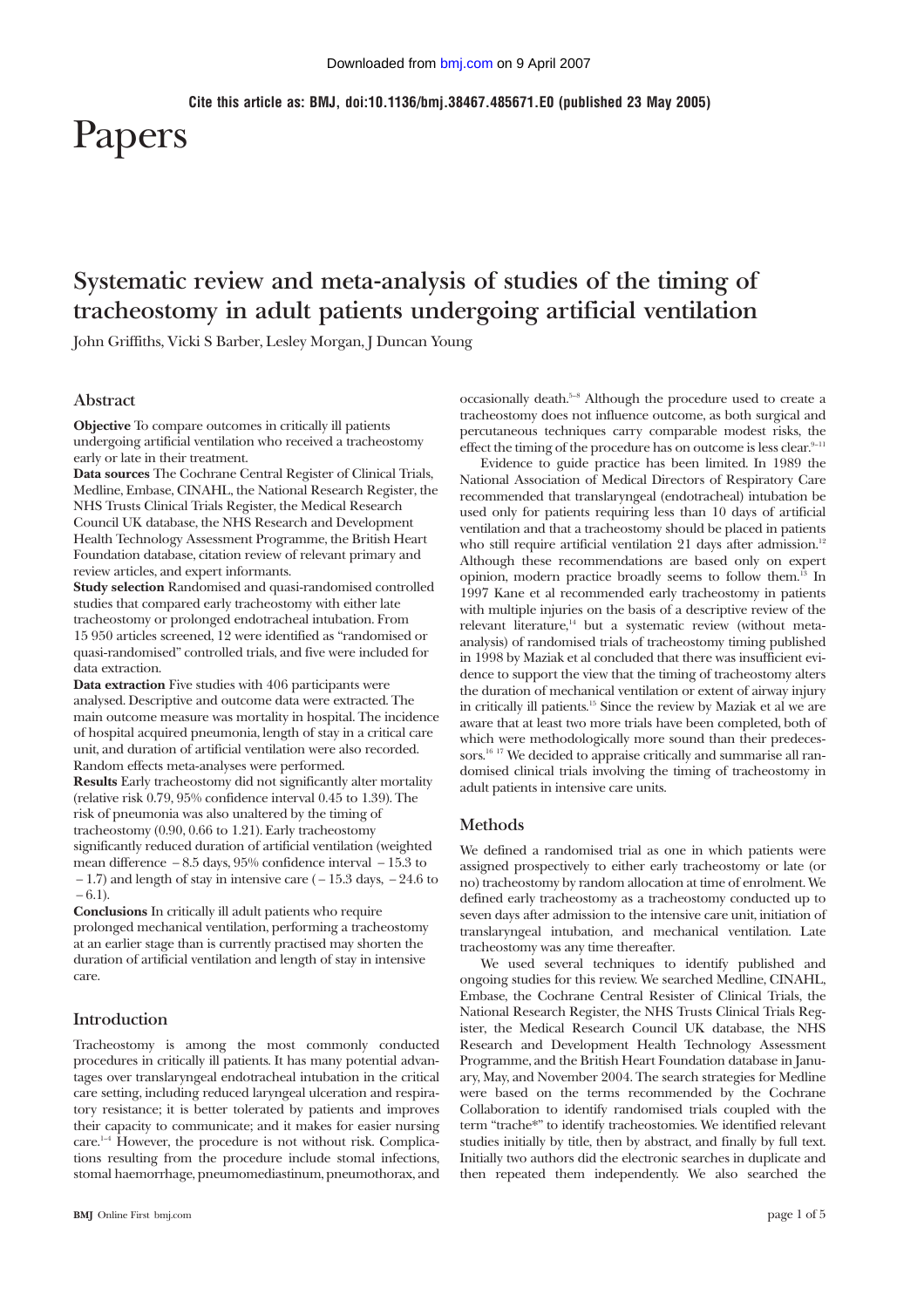bibliographies of reports of randomised trials and any identified reviews. Finally we contacted UK experts in the subject.

#### **Study selection and data extraction**

We selected studies for inclusion in the analysis if they were randomised or quasi-randomised clinical trials including adult patients requiring artificial ventilation. The intervention was early tracheostomy, compared with either continued translaryngeal intubation or continued translaryngeal intubation followed by late tracheostomy. The primary outcome measure in the review was mortality; secondary outcomes were length of stay in the critical care unit, duration of artificial ventilation, and incidence of ventilator associated pneumonia. We combined hospital and 30 day mortality in the analysis, and if the point at which mortality was assessed was not given we assumed it to be hospital mortality. Not all studies included all outcome measures.

#### **Statistics and analysis**

We recorded mortality and the presence of hospital acquired pneumonia at any time in the study period as binary variables and length of stay in the critical care unit and duration of artificial ventilation as continuous variables. We used a random effects meta-analysis with RevMan 4.1 software (Cochrane Collaboration, Oxford) to analyse the data. We considered  $I^2 > 50\%$  to indicate significant heterogeneity between the trials.

#### **Results**

The initial searches identified 15 950 unique titles. After initial screening by title and then abstract, we identified 12 randomised clinical trials from manuscript review. We excluded studies without either an English title or abstract. We also identified one study from a published conference abstract.<sup>18</sup> We did not find any further relevant publications by reviewing the bibliography of the selected studies and review articles.

We then excluded two of the randomised studies because the timing of early and late tracheostomy were separated only by a 24 hour period, $19\frac{20}{1}$  another because the timing of the early tracheostomy was after seven days (a criterion of this review), $18$ and a further two because the articles did not contain any data on the outcome measures on which this review is based.<sup>5 21</sup> We excluded another study because of clear evidence of bias either in the selection of patients or their exclusion after randomisation, as a 1:1 randomisation schedule resulted in an approximately 5:1 final distribution of patients between study arms.22 Finally we excluded another study as it described only the study design.23 Figure 1 shows the search process.

Overall, only five trials with a combined study population of 406 patients were original, randomised or quasi-randomised, methodologically sound clinical trials of the timing of tracheostomy in the management of artificially ventilated, critically ill adults. These studies spanned a 20 year period between 1984 and 2004. One of the studies compared tracheostomy only with continuing translaryngeal intubation.<sup>24</sup>

Table 1 summarises the study characteristics. The two oldest studies<sup>25</sup> 26 were quasi-randomised, using randomisation techniques that allowed the assignment of the patient to be determined before enrolment, thereby producing a potential for bias. The studies by Saffle et al and Rumbak et al were appropriately randomised.<sup>16 17</sup> The most recent study was described as randomised but did not define its randomisation strategy.<sup>18 24</sup>

Each of the studies examined different populations of critically ill patients, in critical care units for surgical, trauma, and burns patients and one multicentre study in three medical criti-



**Fig 1** Process of study selection of randomised controlled trials

cal care units. All studies came from the United States, with the exception of the Moroccan study of Bouderka et al.

#### **Mortality**

Information on hospital mortality was available for four of the five studies (332 patients). Figure 2 shows the random effects meta-analysis of relative risk of hospital mortality for early compared with late tracheostomy. The timing of tracheostomy did not alter mortality significantly (relative risk 0.79, 95% confidence interval  $0.45$  to  $1.39$ ,  $P = 0.42$ ).

#### **Risk of hospital acquired pneumonia**

Information on the number of patients developing hospital acquired pneumonia while in the intensive care unit was available for all five studies. Figure 3 shows the random effects meta-analysis of relative risk of hospital acquired pneumonia for early versus late tracheostomy. The risk of developing hospital acquired pneumonia was unchanged by tracheostomy timing  $(0.90, 0.66$  to  $1.21, P = 0.48)$ .

#### **Duration of artificial ventilation**

Information on the duration of artificial ventilation was available for four of the five studies (332 patients). Figure 4 shows the forest plot. The combined results showed duration of artificial ventilation to be significantly lower in the early tracheostomy group (weighted mean difference − 8.5 days, 95% confidence interval  $-15.3$  days to  $-1.7$  days,  $P = 0.03$ ).

#### **Length of stay in the critical care unit**

Information on the length of stay in a critical care unit was available for two of the five studies (226 patients). Figure 5 shows the forest plot. Overall the length of stay in the critical care unit was significantly lower in the early tracheostomy group  $(-15.3 \text{ days})$ ,  $-24.6$  days to  $-6.1$  days,  $P = 0.001$ ).

#### **Discussion**

Early tracheostomy placement may lead to a markedly reduced duration of ventilation and shorter stays in critical care units in artificially ventilated, critically ill adult patients. However, the limited numbers of studies and patients available for analysis leave some doubt as to the accuracy of the result.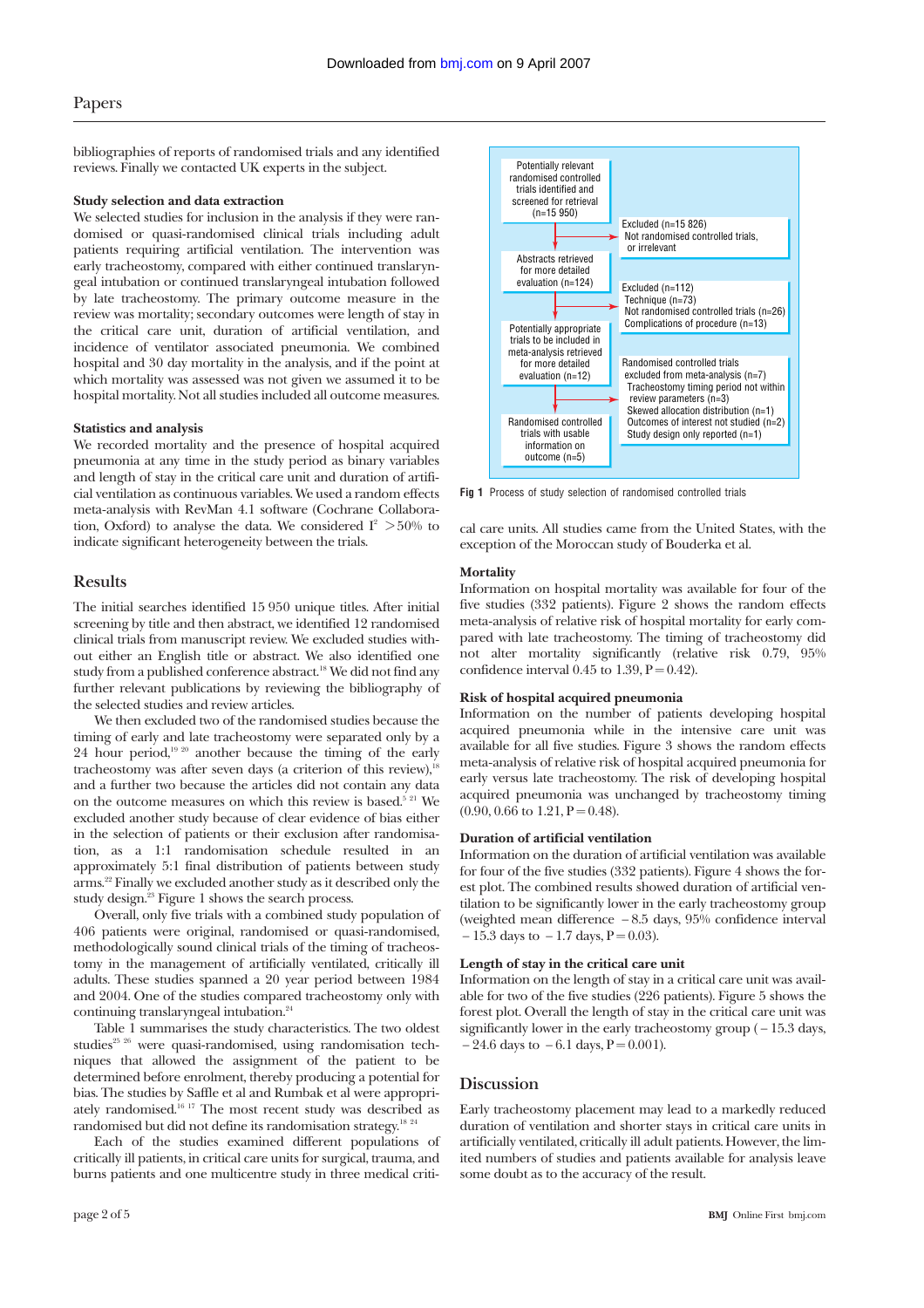**Table 1** Summary of studies included in systematic review

| No of                                 |                       | Timing of tracheostomy                                       |                                                                |                                         |                                  | Mortality<br>expressed on                                                   | Duration of ventilation and                                 |  |
|---------------------------------------|-----------------------|--------------------------------------------------------------|----------------------------------------------------------------|-----------------------------------------|----------------------------------|-----------------------------------------------------------------------------|-------------------------------------------------------------|--|
| Study                                 | patients<br>$(n=406)$ | Early                                                        | Late                                                           | Intensive care setting                  | Randomisation                    | intention to treat<br>basis                                                 | critical care stay expressed<br>on intention to treat basis |  |
| Bouderka et al<br>2004 <sup>24</sup>  | 62                    | 5-6 days after<br>admission                                  | Prolonged<br>endotracheal<br>intubation                        | Unit for patients with<br>head injuries | Randomised: method not<br>stated | Implied                                                                     | Implied both                                                |  |
| Dunham et al 1984 <sup>25</sup>       | 74                    | 3-4 days after initiation<br>of translaryngeal<br>intubation | 14 days after<br>initiation of<br>translaryngeal<br>intubation | Trauma unit                             | Quasi-randomised                 | Mortality not<br>recorded<br>Pneumonia<br>analysed by<br>intention to treat | Yes                                                         |  |
| Rodriguez et al<br>1990 <sup>26</sup> | 106                   | 1-7 days after<br>admission to intensive<br>care unit        | 8 or more days after<br>admission to<br>intensive care unit    | Surgical unit                           | Quasi-randomised                 | Implied                                                                     | Implied both                                                |  |
| Rumbak et al 2004 <sup>17</sup>       | 120                   | 0-2 days after initiation<br>of mechanical<br>ventilation    | 14-16 days after<br>initiation of<br>mechanical<br>ventilation | Three medical units                     | True randomisation               | Implied                                                                     | Yes                                                         |  |
| Saffle et al 2002 <sup>16</sup>       | 44                    | Next available operative<br>day                              | 14 days after burn<br>injury                                   | Burns unit                              | True randomisation               | Implied                                                                     | Yes                                                         |  |

#### **Possible limitations**

It is possible that we did not identify all available published research, but by performing a comprehensive and repeated literature search we minimised this risk. In spite of this extensive searching, we identified only five original, randomised or quasirandomised clinical trials of the timing of tracheostomy in the



**Fig 2** Random effects meta-analysis of relative risk (95% confidence interval) of mortality with early compared with late tracheostomy



**Fig 3** Random effects meta-analysis of relative risk (95% confidence interval) of hospital acquired pneumonia with early compared with late tracheostomy

| Study                              |     | Early tracheostomy |     | Late tracheostomy |               | Weighted mean                 |              | Weight | Weighted mean                   |
|------------------------------------|-----|--------------------|-----|-------------------|---------------|-------------------------------|--------------|--------|---------------------------------|
|                                    | N   | Mean (SD)          | Ν   | Mean (SD)         |               | difference (random)<br>95% CI |              | (%)    | difference (random)<br>95% CI   |
| Bouderka et al 2004 <sup>24</sup>  | 31  | 14.50 (7.30)       | 31  | 17.50 (10.60)     |               |                               |              | 28.34  | $-3.00$ ( $-7.53$ to 1.53)      |
| Rodriguez et al 1990 <sup>26</sup> | 51  | 12.00 (7.14)       | 55  | 32.00 (22.25)     |               | $-$                           |              | 25.57  | -20.00 (-26.20 to -13.80)       |
| Rumbak et al 2004 <sup>17</sup>    | 60  | 7.60(4.00)         | 60  | 17.40 (5.30)      |               | Ð                             |              | 31.76  | $-9.80$ ( $-11.48$ to $-8.12$ ) |
| Saffle et al 2002 <sup>16</sup>    | 21  | 35.50 (20.62)      | 23  | 31.40 (24.94)     |               |                               |              | 14.32  | 4.10 (-9.38 to 17.58)           |
| Total (95% CI)                     | 163 |                    | 169 |                   |               |                               |              | 100.00 | $-8.49$ ( $-15.32$ to $-1.66$ ) |
| $\chi^2$ =22.96, df=3              |     |                    |     |                   | $-50$         | 0                             | 50           |        |                                 |
|                                    |     |                    |     |                   | Favours early |                               | Favours late |        |                                 |

**Fig 4** Random effects meta-analysis of weighted mean difference (95% confidence interval) of duration of ventilation in days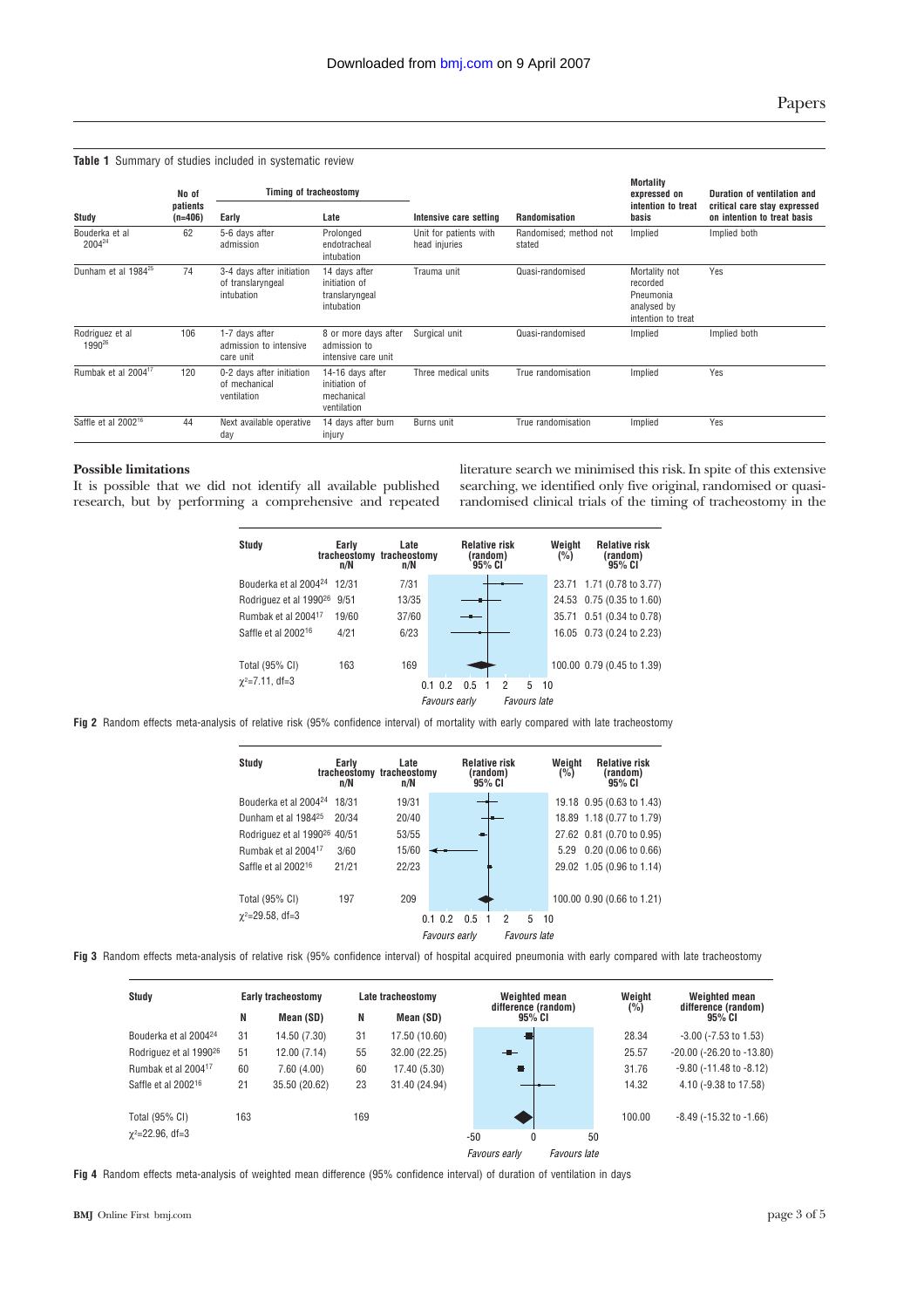| Study                              | <b>Early tracheostomy</b> |             | Late tracheostomy |               | Weighted mean |                               |   | Weight       | Weighted mean |                                  |
|------------------------------------|---------------------------|-------------|-------------------|---------------|---------------|-------------------------------|---|--------------|---------------|----------------------------------|
|                                    | N                         | Mean (SD)   | N                 | Mean (SD)     |               | difference (random)<br>95% CI |   |              | (%)           | difference (random)<br>95% CI    |
| Rodriguez et al 1990 <sup>26</sup> | 51                        | 16.00(7.14) | 55                | 37.00 (29.66) |               | - 1-                          |   |              | 40.93         | -21.00 (-29.08 to -12.92)        |
| Rumbak et al 2004 <sup>17</sup>    | 60                        | 4.80(1.40)  | 60                | 16.20 (3.80)  |               |                               |   |              | 59.07         | -11.40 (-12.42 to -10.38)        |
| Total (95% CI)                     | 111                       |             | 115               |               |               |                               |   |              | 100.00        | $-15.33$ ( $-24.58$ to $-6.08$ ) |
| $\chi^2$ =5.34, df=1               |                           |             |                   |               | $-50$         |                               | 0 | 50           |               |                                  |
|                                    |                           |             |                   |               |               | Favours early                 |   | Favours late |               |                                  |

**Fig 5** Random effects meta-analysis of weighted mean difference (95% confidence interval) of length of stay in the critical care unit in days

management of artificially ventilated, critically ill adults. The trials all had relatively small study populations, giving a total combined population of only 406 patients.

#### **Heterogeneity between studies**

Heterogeneity between the studies included in this review arises because the exclusion and inclusion criteria differed across the trials and because each trial used a different definition of what constituted an "early" or "late" tracheostomy (table 1). The critical care populations studied also differed because the trials were undertaken in different specialist rather than general critical care units. Some heterogeneity existed in the way some outcomes were defined. The diagnostic criteria for hospital acquired pneumonia varied between studies (table 2), leading to large differences in the proportion of patients reported as developing this complication in the same treatment arm of different studies. The heterogeneity of the studies was also quantified  $(I^2)^{27}$  All had high I<sup>2</sup> values (57.8%, 86.5%, 81.3%, 86.9%), showing that most of the variability across the studies is due to heterogeneity rather than chance.

If an early tracheostomy strategy were adopted widely many mechanically ventilated patients could have a tracheostomy placed earlier in their stay, a procedure they would not receive when a more conservative, late approach is used. However, in the randomised controlled trial by Rumbak et al, eight patients (35% of survivors) in the late tracheostomy arm no longer had a clinical need for a tracheostomy by the time this procedure was indicated by protocol.<sup>17</sup> Although this review would support a limited benefit—that is, a shorter stay in the intensive care unit and duration of ventilation—premature or ill advised placement of a tracheostomy may not represent an appropriate balance of risk. To avoid this problem, attempts have been made to develop formulas to predict the probability of a patient requiring prolonged ventilation,<sup>28</sup> allowing better selection of patients likely to benefit

**Table 2** Criteria used to diagnose hospital acquired pneumonia **Study Diagnosis of pneumonia** Bouderka et al<sup>24</sup> Criteria not stated Dunham et al<sup>25</sup> Respiratory infections confirmed and documented by the hospital infectious disease service, using rigorous criteria Rodriguez et al<sup>26</sup> Required all five of the following: temperature >38.6°C, white blood cell count >15×10<sup>9</sup>/l

positive sputum culture, and new infiltrate on chest x ray film Rumbak et al<sup>17</sup> Confirmed by bronchoscopy using semi-quantitative cultures from protected specimen brushes (>1000 organisms/ml<sup>-1</sup>) or broncho-alveolar lavage (>10 000 organisms/ml-1) or a positive Gram stain Saffle et al<sup>16</sup> CDC standard criteria for intubated patients (Garner JS, Jarvis WR, Emori TG, Horan TC, Hughes JM. CDC definitions for nosocomial infections. Am J Infect Control 1988;16:128-40)

inflammatory cells and bacteria on Gram stain,

CDC=US Centers for Disease Control and Prevention.

from early tracheostomy. However, to date no validated specific and sensitive test or scoring system is available that predicts the need for prolonged ventilation in general populations in critical care, and so the selection of patients for tracheostomy remains a subjective decision.

#### **Conclusion**

Current practice for definitive airway management in critically ill adults uses translaryngeal intubation in the early stages. Tracheostomy is subsequently performed if the attending doctor estimates that the patient will require an extended period of artificial ventilation. However, if the results from our meta-analysis can be generalised, in spite of the small numbers of trials and patients, it may be advisable to place a tracheostomy earlier on in the proceedings. The UK critical care community has recently highlighted this specific clinical question in a priority setting exercise. The first, large scale study in UK intensive care units of the effect of the timing of tracheostomy powered on mortality has now started recruitment.

Contributors: JDY, LM and VSB selected studies, extracted and analysed data, and with JG wrote the paper. JDY is guarantor. Funding: None.

Competing interests: JDY and LM are involved in TracMan, a randomised controlled trial in UK intensive care units for adults, which compares the effect of the timing of tracheostomy, funded by the Intensive Care Society. Ethical approval: Not required.

- 1 Heffner JE. Timing of tracheotomy in mechanically ventilated patients. *Am Rev Respir Dis* 1993;147:768-71.
- 2 Pelosi P, Severgnini P. Tracheostomy must be individualized! *Crit Care* 2004;8:322-4. 3 Byhahn C, Wilke HJ, Lischke V, Westphal K. Translaryngeal tracheostomy: two modi-fied techniques versus the basic technique--early experience in 75 critically ill adults. *Intens Care Med* 2000;26:457-61.
- Qureshi AI, Suarez JI, Parekh PD, Bhardwaj A. Prediction and timing of tracheostomy in patients with infratentorial lesions requiring mechanical ventilatory support. *Crit Care Med* 2000;28:1383-7.
- 5 Stauffer JL, Olson DE, Petty TL. Complications and consequences of endotracheal intubation and tracheotomy. A prospective study of 150 critically ill adult patients. *Am J Med* 1981;70:65-76.

### **What is already known on this topic** Tracheostomy is considered to be the standard care in patients requiring long term ventilation Many trials have reported the use of tracheostomy in adult patients, but most involved small numbers of participants with specific conditions Previous reviews have reached different conclusions about the timing of tracheostomy in adult patients

#### **What this study adds**

Earlier placement of a tracheostomy in critically ill patients may shorten duration of artificial ventilation and length of stay in intensive care